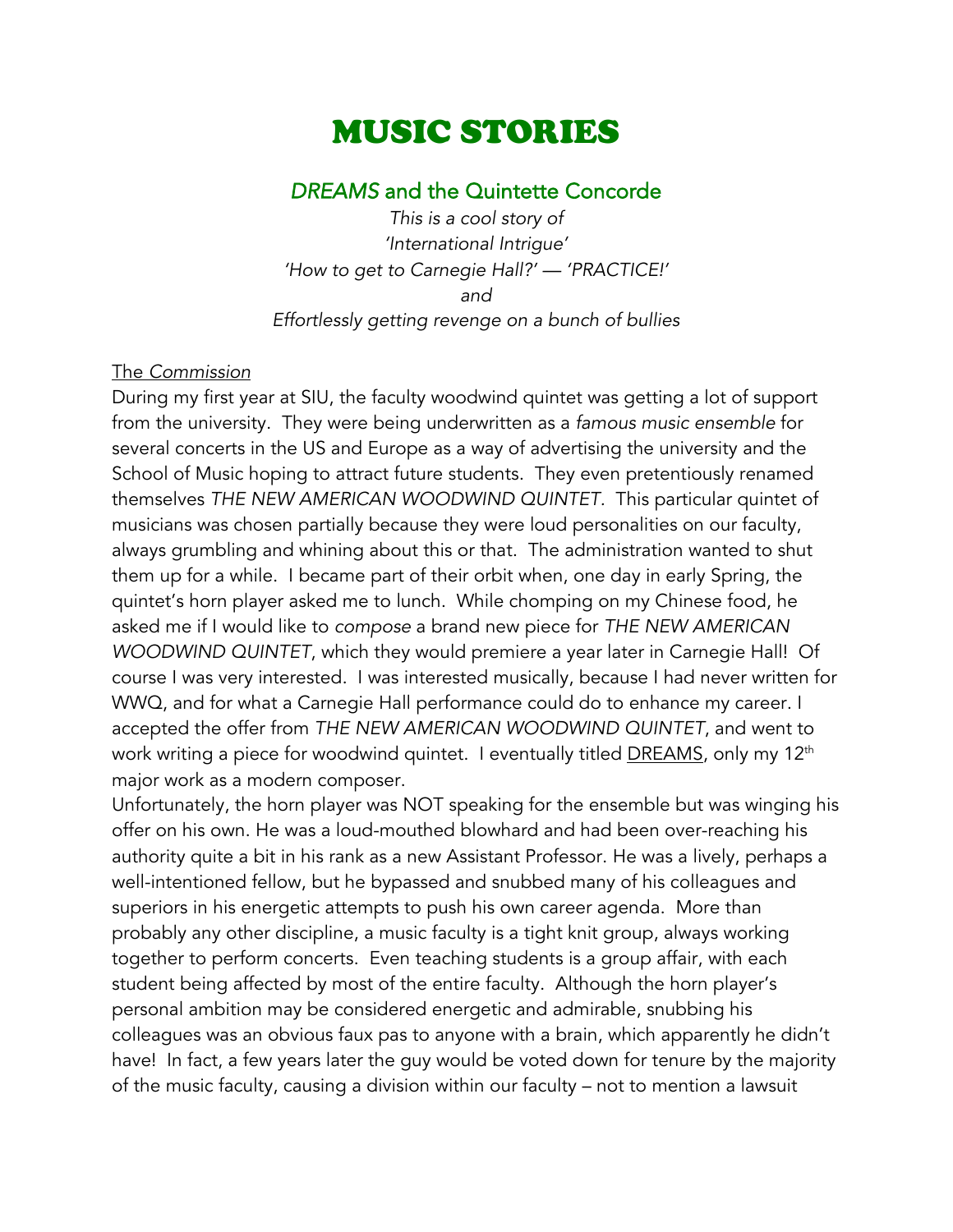where many of us had to go and testify in court. In fact, the horn player had already been denied tenure at a couple of other universities. Nobody knew that. When our Chair made calls during his hiring process, somebody lied about his *chronic "upstart" problem* in order to get rid of him! Ahhh academia. But I knew nothing of this. I was as green as they come, and was only interested in having my music performed at Carnegie Hall.

Skip ahead several months. DREAMS was nearly finished. Soon I would hand it to the players so they would have ample time to rehearse it before the Carnegie premiere in Spring. Just before the start of the Fall semester there was a faculty retreat with coffee, breakfast and lunch, etc. All 31 faculty were there, sitting at a huge table. We discussed various issues facing our department that year. Also, each professor was asked to give a little synopsis of his/her current research activities. When my turn came, I had a lot to say. Research was why I went into academia, unlike most of my colleagues, who were "teachers." I quickly mentioned several recent and upcoming projects and performances of my compositions, concluding with my excitement about the invitation/commission from the Woodwind Quintet to compose for their upcoming Carnegie Hall concert. I wanted to do so, because, in the several months since the horn player had made the offer, none of the four other members of the woodwind quintet had mentioned or acknowledged my composing for their group. I had been a little concerned that they didn't even know — thus, this was quite a bold move on my part. But I was right – the other four WWQers didn't even know, and were undoubtedly shocked to hear my "news." However, they remained stoic.

Most of these five guys were a squirrely, devious, whiny bunch of musicians. They were lead by the flutest, a heighth-challenged full professor from Texas, who liked arguing and talking tough during faculty meetings; the oboist, was also a full professor, who liked to bad-mouth all of his colleagues while pretending to be a fair-minded everybody's friend sort of fellow; the clarinet was new like me - we were pals, but he had not mentioned the commission to me either, which I thought was strange; the bassoonist was a dapper life-time Associate Professor, who despite his pleasant appearance was a very angry, negative fellow – in addition to carrying a 44 Magnum in his car's glove compartment, he eventually would just leave his second wife for Idaho where rumor had it that he joined the disgruntled American under-militia. When I made my statement about being asked to compose for the quintet's Carnegie Hall debut, those four guys must have each started seething inside — but said nothing. And the horn player was undoubtedly oblivious to it all

#### The Rejection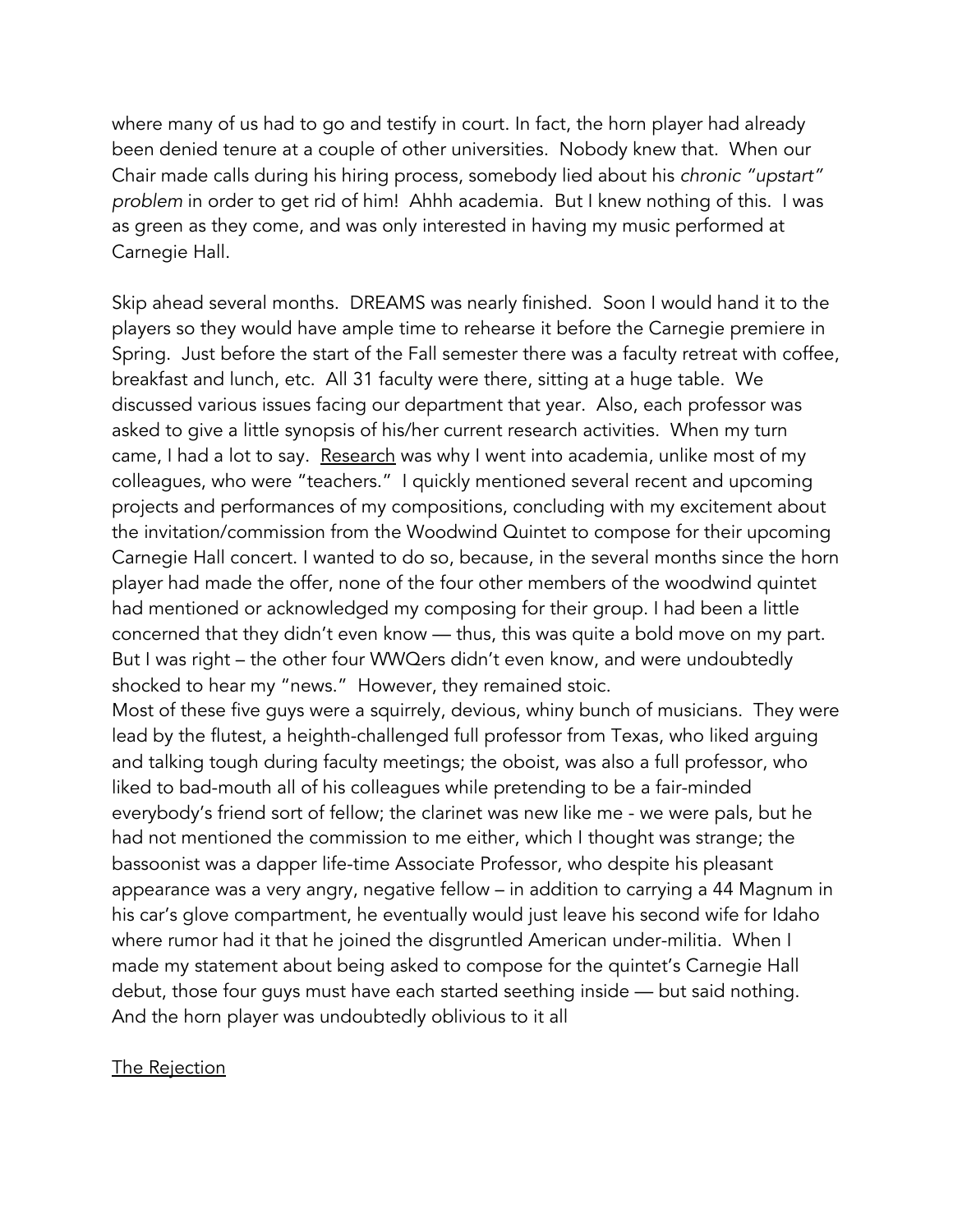The commission turned out to be a disaster. I composed the piece, created the score and five parts, gave it to the musicians, and they didn't play it in Carnegie Hall. There was one "rehearsal" where they read through my modern, difficult music, with me conducting the pulse for them. It sounded awful of course, and there was little discussion. After much time passed, I learned through someone that the group would not be premiering my new composition in New York. I had spent a half-year composing for nothing. Their tour came and went. A trial run of their Carnegie repertoire in St. Louis was a disaster as only two people were in the audience. (Didn't these guys even have one friend each in nearby St. Louis?) The Carnegie concert was met with similar disinterest. The reviews from the two concerts were so blah that the upper administration of the university were beginning to wonder why they were sponsoring such a crew. *THE NEW AMERICAN WOODWIND QUINTET* fellows actually blamed the upper administration for their failure to promote it. In the months following their sponsored European "tour," I heard stories about how some of these five guys were incompatible and at loggerheads during their travels — and I heard these stories from the five guys!!! These cretins slighted, snubbed, insulted, and bad-mouthed their colleagues, the upper administration, and even each other! The five of them were simply a 'piece of work'.

Well eventually the university stopped supporting them. The assistance after all was supposed to be seed money, like all research funding, and they were expected to make the investment pay off. What should have happened was those supported concerts should have spawned concerts supported by external sources that would keep SIU's name in the headlines. But of course they did nothing to continue to promote *THE NEW AMERICAN WOODWIND QUINTET* – they couldn't even get a few friends to attend that St. Louis concert. Within the next year, *THE NEW AMERICAN WOODWIND QUINTET* fizzled and disbanded. In retrospect I should be thankful they didn't perform my piece, because they would have done a lousy job, and I'm sure I would have received the blame for ruining their ensemble! My own good manners, assisted by my wife's insistence that I should just keep my mouth shut, was the best way for me respond to this situation. I just went about my business as a modern composer. I continued to compose and promote my music, as best I could. However, I had this piece, DREAMS, for woodwind quintet. Mmmmm? I sent the score – cold – to a few quintets that I knew of but didn't expect much. In a phone conversation with my pal composer/cellist Tom Flaherty, I told him all about the debacle. He suggested that I send the score it to a guy he knew in New York. I did it hoping for the best but expecting nothing.

#### Meeting My Friends in Communist Romania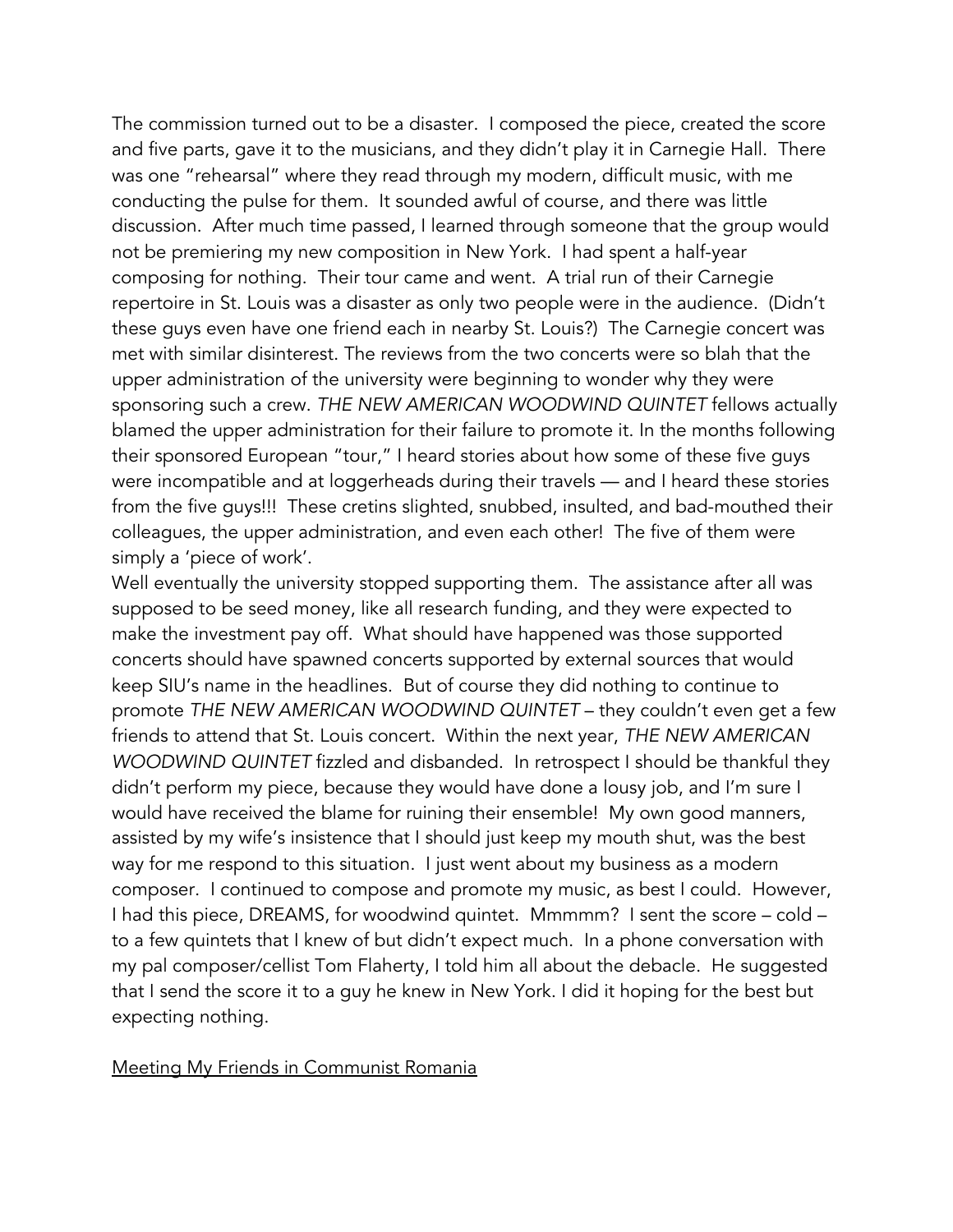I finished DREAMS in Fall 1984 so there would be plenty of time for the faculty creeps to learn and play it in the Spring of 1985 at Carnegie. But they didn't. Of the groups to whom I sent the score a few responded politely, and I never heard from the guy in NYC. DREAMS sat on the shelf. Three years later, during the Fall of 1987 I was able to disperse another copy of the score – this time internationally. A contingent of academics from Romania were coming to the USA, and, because of a chance connection with our Chancellor, the dapper Al Sommit, they would spend a few days at SIU. This was a couple years before the Romanians would revolt against their Communist government and lynch/execute their President, Nicolai Ceausescu and his wife. Since the end of World War II Romania was a Communist satellite, and this move was spawned by the downfall of the Soviet Union. In the mid-1980s, Al had been traveling and had met up with the dude who ran the national television station in Bucharest. They hit it off and thus the distinguished visit from the Romanians. The contingent of Romanians that traveled to SIU that Fall included the head of the musicians union, composer Ulpiu Vlad. The administrators didn't know what to do with him, so I was called in to meet with him in order to discuss music – ha ha ha – what the hell did the upper administrators know? Ulpiu and I met at a banquet, speaking through interpreters. At that banquet, there was a young Romanian woman who had defected sevreal years before and for some reason was hiding out in Carbondale. She had not only been invited to the banquet, but at some point gave a brief speech and then played something on the piano. She was quite emotional in her speech. It was very flowery, and she was nearly in tears. What she played on the piano was childish. She couldn't really play the piano. I think she was playing a Romanian folk song or maybe an anthem. She did so with great bravura and passion. She seemed a little nuts. It was quite strange, and I was embarrassed for her and for everyone in the room. It was a screwy evening, but Nancy and I got to go out on a date from our kids. During the Romanian's visit, Ulpiu and I met and hung out in the company of both an interpreter and a government official – just to make sure we didn't pass official military secrets! There were twice as many government officials as visitors on this trip. I gather this was SOP for Communism. The officials were always looking suspicious. Ulpiu was great guy. He gave me several of his scores, hoping to get something performed in the U.S.A., and I reciprocated by giving him several of mine. At the last minute, I threw DREAMS into the stack of scores I gave him. I really presumed that nothing would happen with these scores. After all, I certainly didn't have the resources to get Ulpiu's stuff performed. But I figured that my scores might end up in some library in Bucharest, and my work would hence be immortalized in Eastern Europe. Actually, the fall of the USSR enabled me to meet several Eastern European musicians/composers. It created friendships with Latvian composers Valdas Silverus and Petrus Plakadus. In addition, my participation in the International Composers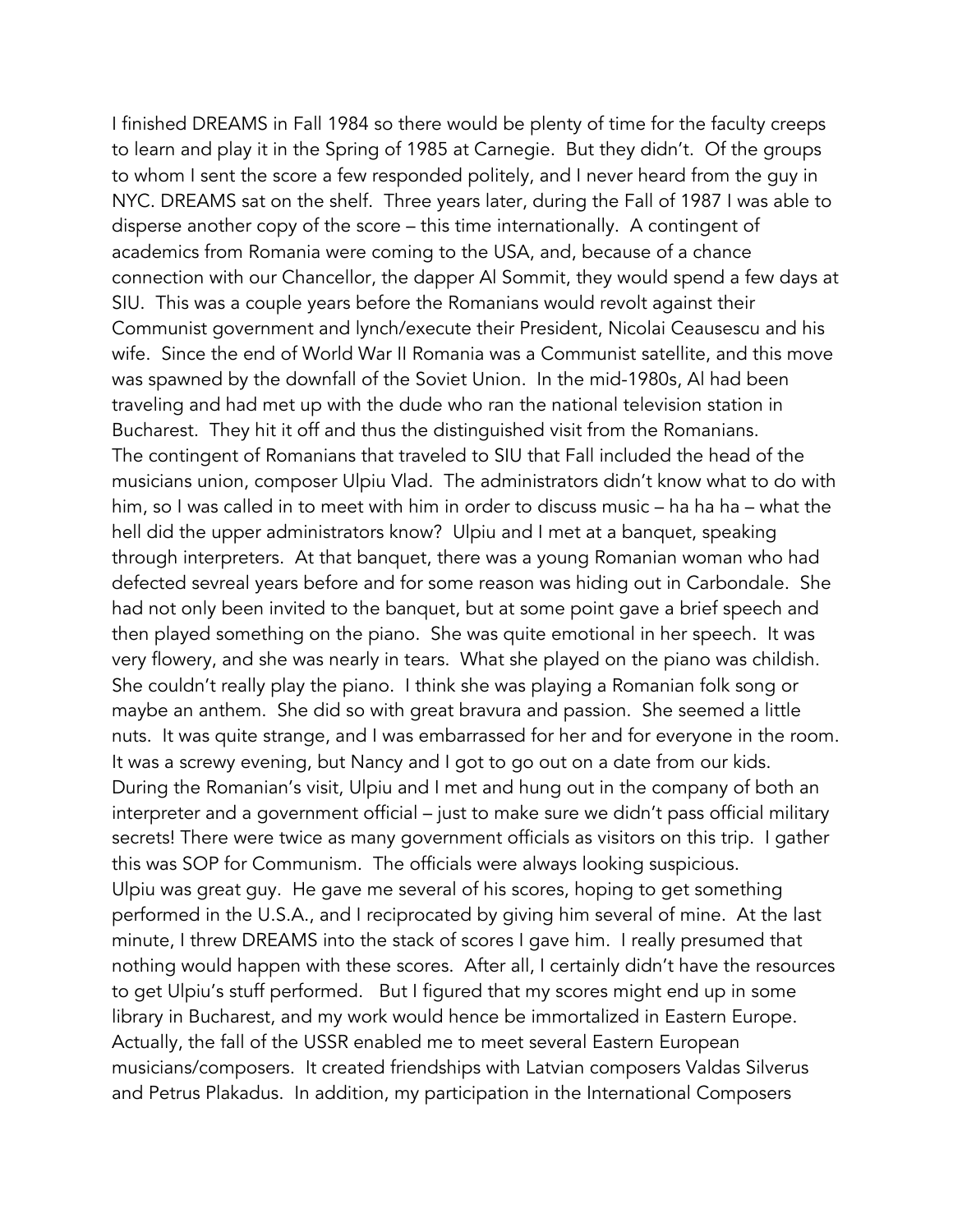Institute in Austria, which also took place around this time, allowed me to meet other Eastern European composers, as well as those from Western Europe. It was very interesting to me, not only politically and personally, but musically. These guys, being suppressed for their entire musical lives, were real musicians. They were talented and skilled, of course, much more than me, but their pipeline to organized sound was considerably more acute and personal than mine or anyone I had ever met. Music was, in fact, all they had or ever had. As kids these guys had no TV, no books, — no food either. But they had music. It was an eye opener, and anything that happened to my career because of these friendships paled in comparison to witnessing their relationship with music. It is powerful and significant.

Ulpiu and the Romanians came and went, and time went on. DREAMS was forgotten. I had struck out in all my attempts to get the thing performed. I tried. At this point in my career, I was happy that just about everything I had written had been performed at least once, so one "failure" was OK. I was of the opinion that composing the stuff was my vocation, and if performances didn't come off, tough. Charles Ives didn't hear most of his major works performed, and he didn't even care. The String Quartet that I spent nearly my entire time in Paris composing has never been performed – well it has, but that performance was such a disaster that I'm still waiting for the *real* premiere! Such is the life a composer.

## The First World Premiere of DREAMS

Flash ahead to Fall 1988, approximately three years after the *"New American Woodwind Quintet"* DIDN'T premiere my music in Carnegie Hall. In the three years that DREAMS was accruing dust on the shelf I was on to many other things, a dozen new pieces, including my 1<sup>st</sup> piano sonata and it's premiere in Vienna (Austria). By this time, the faculty ww quintet was barely a quintet, with no more support from the university they maybe were doing one concert per year, and all five of them were constantly bellyaching and spreading their comical pretentiousness in their wake.

One evening during the following March, about 5-6 months after the Romanian's visit, Nancy answered the phone – back when folks only had one phone and shared it. She called upstairs for me. When I came down, Nancy was looking disturbed and confused. She handed the phone to me. The woman on the line – back when there were "lines" – began speaking a mile-a-minute with a thick foreign accent. I had no idea who it was. But then, because of something she said, I realized it was the crazy Romanian woman who had behaved so emotionally and played the piano at the banquet with the Romanians. She was again speaking very emotionally, something about a "miracle." Eventually, I was understanding what she was telling me: My music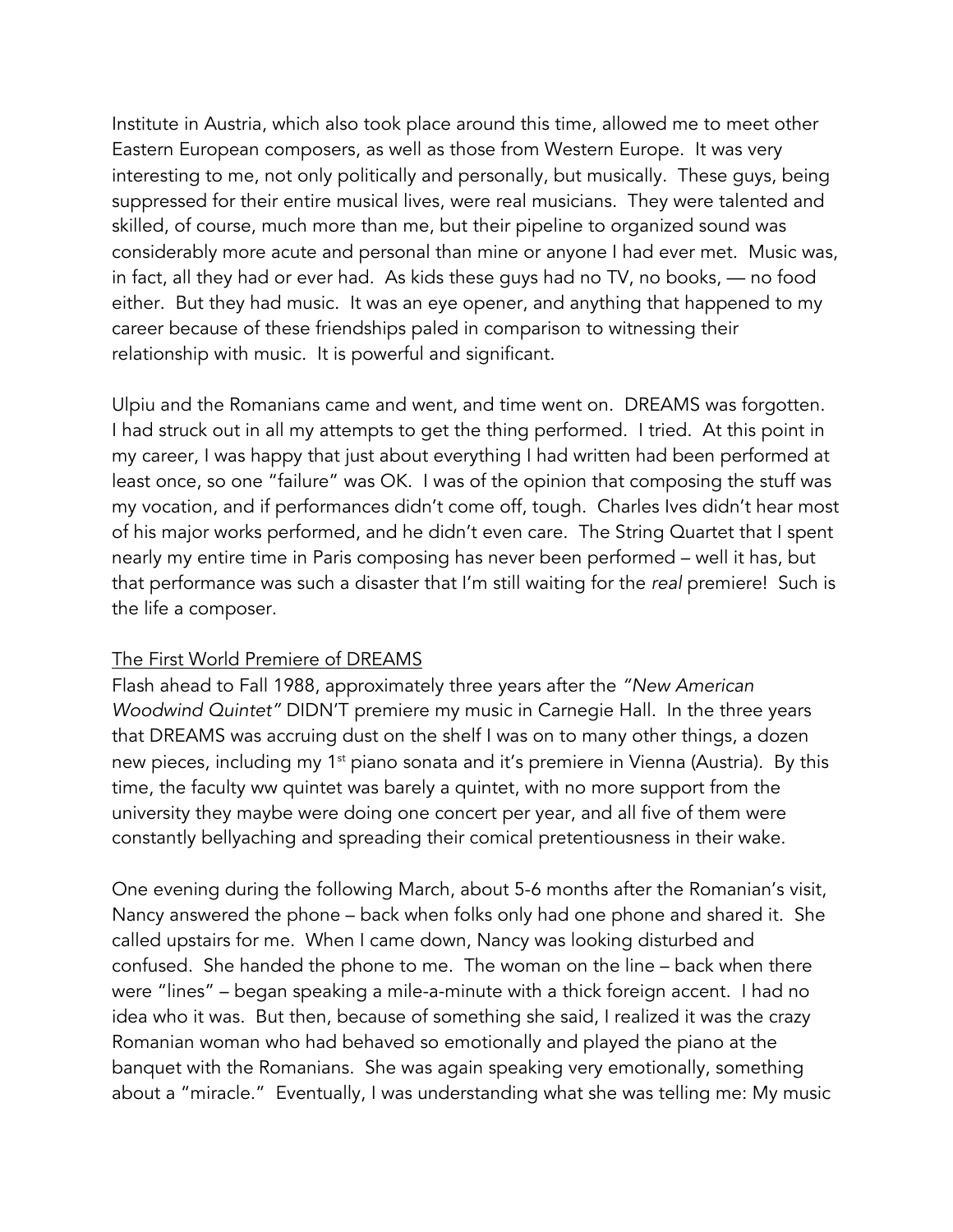had recently been premiered in Romania with "great success." What Music? When? Where? By Who? She didn't seem to know any details and was more focused on what a grand event it had been, and how wonderful it was that our two countries were joining together for such a wonderful event! Huh? It seemed that the woman had been telling me that DREAMS had just been premiered by musicians in Bucharest in a concert at the American Library, and it had been a live broadcast on Romanian National Radio! Huh?

I eventually got off the phone. This information seemed like the ranting of a crazy woman. I simply didn't believe it. It was true that I gave Ulpiu Vlad the DREAMS score, but just the score, i.e. without the parts. It would have been impossible to perform, unless they hired someone to write out an entire set of parts. That would have been a huge undertaking and seemed quite unlikely to me. However, the next day at the university I was told that the performance did take place. It was verified by the Chair of my department who learned about it from Chuck Classic, some Associate Chancellor for *international horse-shit*, who had it verified by a Romanian Professor in another College. But I still didn't believe it. I wanted to, but it just didn't make sense. But the administrators wanted it to have happened, patting themselves on the back for being so wonderful. I heard that the name of the ensemble was *Quintette Concorde*. They were very good musicians and had performed all over the world. Was there a recording? Yes, of course. They will send it to me. They have performed the piece several times since the premiere. They are still performing it! They just took it on the road – to Tokyo!

Hogwash! I still didn't believe it, but I went along with it – didn't want to call my colleagues and other administrators a bunch of liars. My skepticism seemed to have validity, because I never did receive the recording. Because of all the pretense and paranoia that had accompanied the Romanian's visit, I had a right to be skeptical. Only hearing the performance would have made me believe that DREAMS had been performed in Eastern Europe.

## The Second World Premiere of DREAMS

A year later, one day in Fall 1989, there was more news about DREAMS. I went down to the Faculty lounge to retrieve my mail. One of the items was an inter-campus envelope from somebody in the English Department. Professor Manny Schoenhorn was a New Yorker, living in Carbondale. I had heard he was rather an eccentric fellow, but I'd never met him. He was a neighbor to my best friend, Steve, and Manny's wife was a Jazz singer – a good one. I opened Manny's communiqué. In the envelope was a little note and a newspaper clipping. The clipping seemed to be an advertisement of some sort, and the note was a strange little thing with some goofy stickers attached. The stickers made no sense – they were silly – ahhhhh — eccentric. The note scribbled in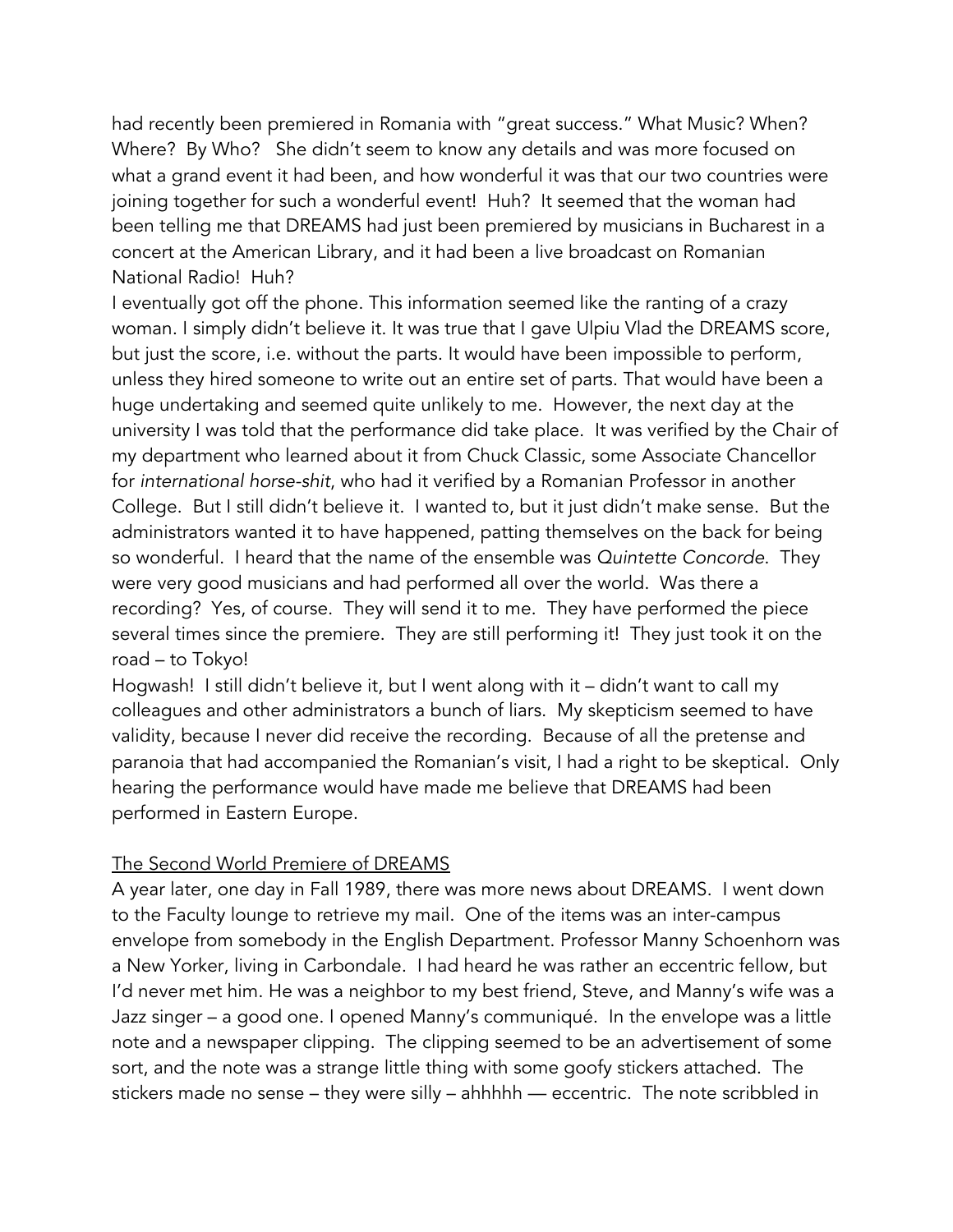pen simply said, "Hey Stemper, is this you?" I looked back at the clipping. It was an announcement of an upcoming concert in New York, with the names of the pieces with composers. The concert was dated March 1989, four or five months into the future – and the venue was Carnegie Hall. I looked a little closer and there listed in concert order was

# *The Sylvan Winds* DREAMS (1984) ———— F. Stemper (b. 1951) *Woodwind Quintet*

Well, I immediately thought HOAX!! Damnit. How did this guy do this? Why did he do it. I went up to my office and immediately looked up Manny's office phone over in the English Department. I needed to get to the bottom of this now. First the Bucharest folly, and now this crap. Damnit.

So I called Manny. I asked him about the clipping.

He simply said, "I don't know. I'm from New York and still get the TIMES. I saw this, and wanted to know if it was you. Is it?"

I told him that I did write a piece called DREAMS, but so far it hasn't been performed. "Is that the one that Underwood and your so-calld "colleagues" asked you to write and then never performed it?"

"Yeah——Hey, how did you…"

"Everybody knows about it, Stemper."

Well, I wondered about this. It clearly wasn't a hoax. Well Maybe it was an errant advertisement that had changed. I presumed that, if this group was going to play my music in Carnegie Hall, they would have contacted me to at least ask permission. (Permission – HA!) But I hadn't heard from anybody, just from a stranger and an honest-to-goodness clipping about DREAMS in the New York Times!! I needed to investigate further. Somehow, I found out about *The Sylvan Winds*, and got a phone number of their bassoonist/Business Manager, Svetlana–something. I called her that evening, while Nancy was putting kids to bed — there was lots of laughing, squealing, and crying in the background. I told Svetlana who I was, and immediately she responded:

"Ahhh, yes. We've been meaning to call you."

It was true. The Sylvan Winds was going to play DREAMS in Carnegie Hall. How damn ironic. Ya know, ya work like crazy, crawling along with your career, and then this happens. DREAMS had been buried, but all of a sudden some NYC musicians decide to take a chance on it, and what was supposed to happen in the first place was actually going to happen. My piece would be premiered in NYC's world famous Carnegie Hall, and the performers had to be 50 times more capable of a good performance the *New*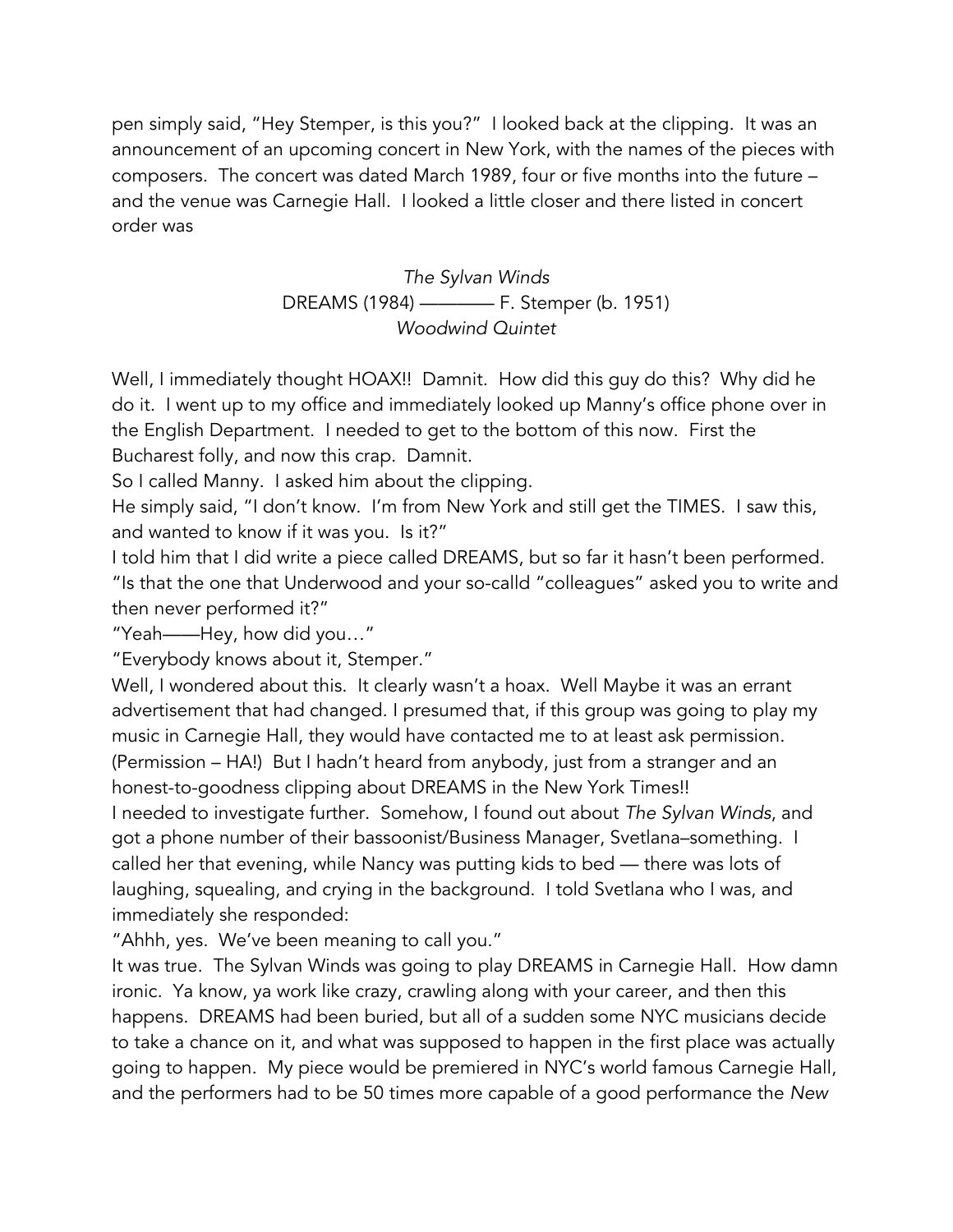*American Woodwind Quintet.* Talk about pretense. Those five dudes deserved this irony: and I wouldn't say a word to them, I'd just wait for the news of their slap in the face to trickle down to them – one by one. Ahhh – so that's what Ronny Reagan meant by the *Trickle Down Effect.* Life was good.

Back to the phone call, Svetlana had obviously created a plan for me. She had lots of questions: "Is that OK with you that we perform it? Will you be able to come to the performance? Will you be able to come to NYC early enough to help us rehearse during our final rehearsals? We have a grant from New York State that can help you with your travel expenses. It helped that you have a degree from Stony Brook. Oh yeah, one more question: Will this performance be the World Premiere?" ? Yes – was it the World Premiere ? I told her the encapsulated version of what may be or may not have been the World Premiere in Bucharest! We decided to wait until the

program deadline to make a final ruling.

Then Svetlana said, "But for sure it will be the American Continent Premiere – right?" That's right, and then told her that I'd been told that the Quintette Concorde had premiered the piece elsewhere in Europe, and as distant as Tokyo! She was duly impressed — but not nearly as impressed as I was!

## Trouble In Romania

That Christmas I was feeling pretty good about the Carnegie Hall performance that would take place in a couple of months. But on Christmas day there was news from Romania – but not about DREAMS. The folks had revolted against their communist leader, Nicolae Ceauçescu. Then they executed him and his wife. The execution was rather brutal and Romania seemed to be in chaos. I wondered if the people I knew over there were OK, i.e. Ulpiu Vlad. That was scary stuff. But this international intrigue also made me even more dubious of the DREAMS premiere. Within all that turmoil it was hard to believe that such a musical event could take place. I was pretty sure that the upcoming performance in NYC would be its first one.

Not too long before the NYC Sylvan Winds performance, I got a call from Lee Hyla. He wasn't calling about my Carnegie premiere, of course, he was calling about the 25<sup>th</sup> anniversary of and the WIDE WORLD OF SPORTS *premiere* airing of the 1964 heavyweight championship between the Sonny Liston and Cassius Clay! I mean a New York performance was significant, but – first things first. Anyway, we did talk about my upcoming trip to NYC, and he offered me a place to stay. When I got to New York, my pal Mark Cannon picked me up at Laguardia and took me to Lee's. After saying hello I went straight to my first rehearsal with the Sylvan Winds – up in a Central Park West apartment. The players all arrived when I did. It was interesting listening to them talk about their incredibly busy lives as free-lancing musicians in this huge metropolis. Boy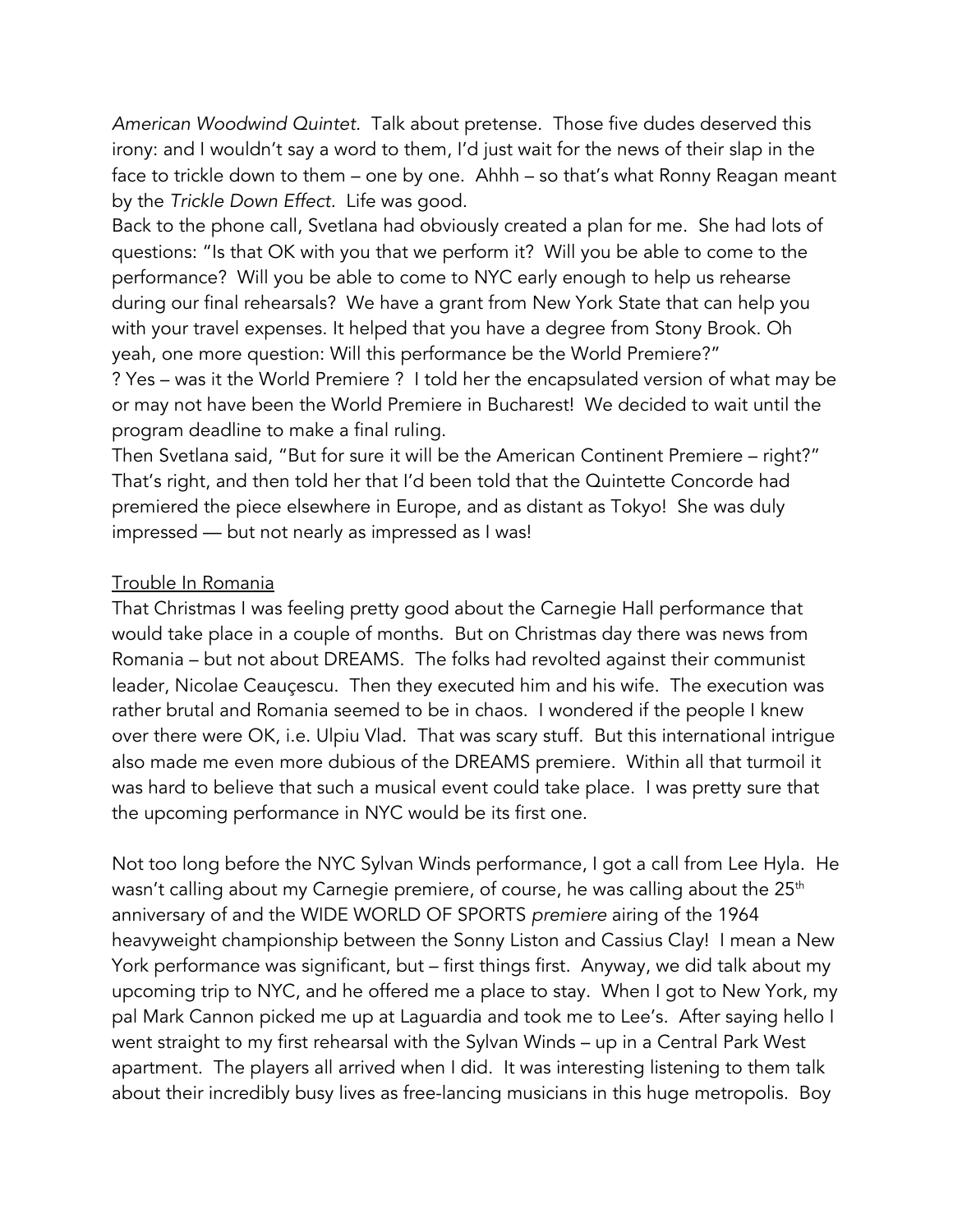– hustle hustle hustle. They were making a good living, but it was a robust life. After that I made my way back to Lee's where that old gang of mine, classmates from Stony Brook met up for Lee's "famous pepperoni pizza. It was a great time. Michael Bushnell, Jim Puglease, and a few others, reliving our days of around 10 years before. Now it's been 40 years ago!

Finally, I got to hear DREAMS. And I got to hear it in Carnegie Hall. Unfortunately, it wasn't a terrific performance of my music. The piece is in three parts: 1) a series of strange ethereal chords that built tension; 2) a middle section of zaney, rhythmically active "cartoon" music, that released the tension from section 1; and 3) a final section that returned to the chordal section with some changes including less tension and finality. The middle section lacked the zip that was needed. The performers either didn't get it or played it safe, making for a subdued reading. Oh well.

Incidentally, they also wanted me to give a short talk before it's performance, which I did. Frankie Stemper addresses the public in Carnegie Hall. That came off well too. I had a few jokes, that got laughs, and after the talk as I was walking offstage, the oboist told the audience – "there will be a test after the concert folks." So I guess I did a good job: i.e., I came off as an intellectual academic egghead creative genius like I was supposed to, as well as a tall Pollack. I had tried to get more verification of the Bucharest performance, but there was no new information. I still thought it was bogus. So, just to be sure *The Sylvan Winds* used the "American Continent Premiere" version in the program.

The subdued performance made me wonder even more about the Romanian "premiere." If I could only get my hands on that recording. Maybe those guys got it right. But maybe those guys don't even exist. It took me another three years before I would learn first hand about the Bucharest premiere, the WORLD PREMIERE. I would finally get verification of the first performance of DREAMS not by a recording sent in the mail, or correspondence with Romanians, a even a copy of the original program, or more rhetoric from university administrators. I would finally learn about it from the players themselves in a small town in southern Germany. You can't make this stuff up, folks.

During the Summer of 1991, I spent a month in Austria at the *Viktorsberg International Composers Project*. It was the first of two consecutive Summers – one month in the Austrian Alps each time. On almost the last night of the first Summer, I read in the Austrian Newspaper, that there was a concert about two hours from Viktorsberg that grabbed my interest. It was a concert in a Church in a small German town of Renaissance music, arranged for woodwind quintet. It was to be performed by a Romanian group called the *Quintette Concorde*!That caught my attention. Could it be? Could this be the same group. I was excited about getting back home and thus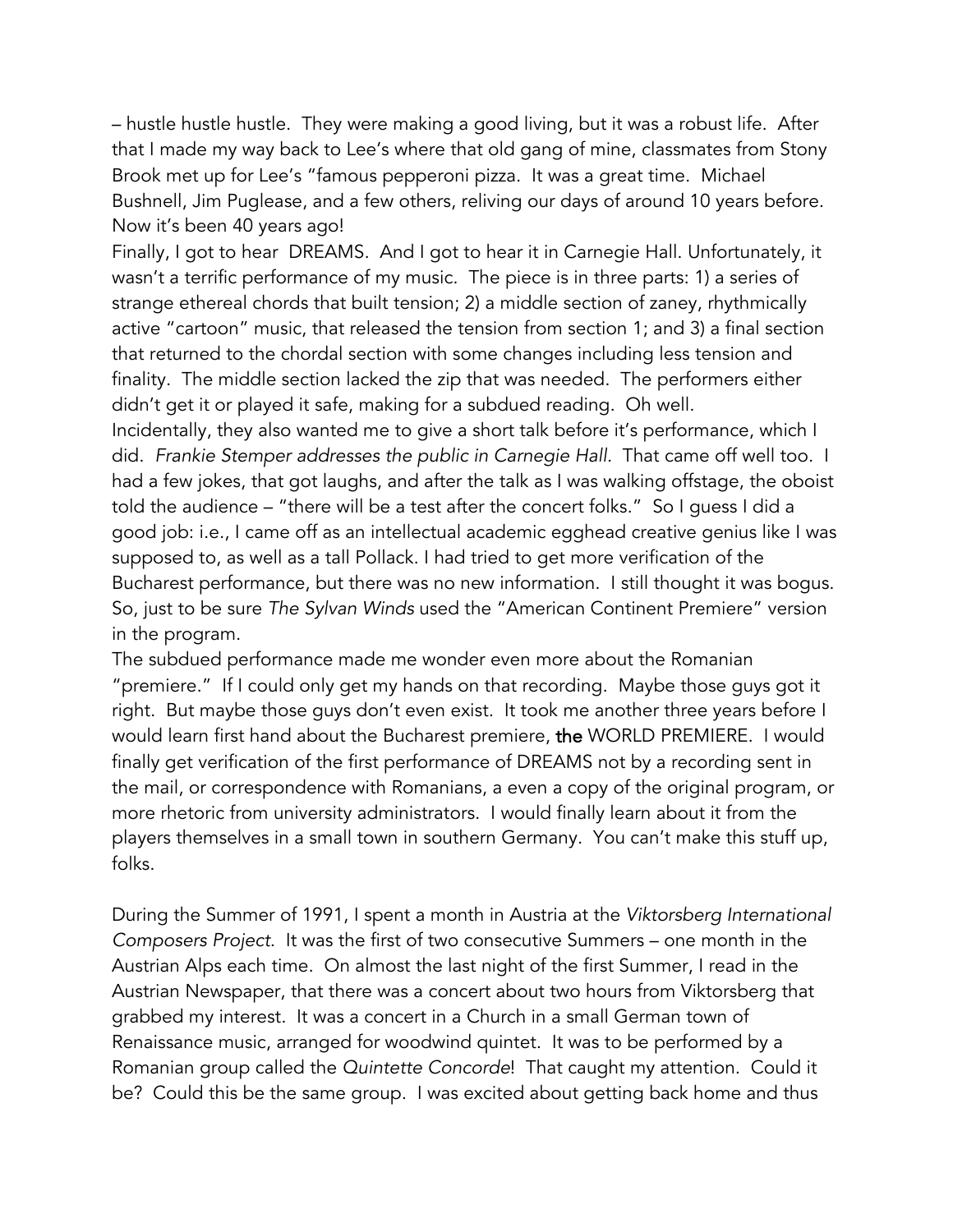had a lot of energy. I decided to take a chance. It could be a waste of time, but at least I'd have a nice drive, another adventure, and hear an interesting concert. The Drive was nice, although driving my tiny Fiat on the Autobahn was scary. The small town was also cool, and I had a little time to look around by myself before the concert. How such a small town could have such a huge church is amazing – but that's Europe. The concert was interesting, and the performers were excellent and sounded ethereal in that huge cavernous church – which by the way was packed. That's Europe. After the concert I just wanted to go back to Viktorsberg. But I forced myself to find the players. I got myself backstage, and then to the Green Room. There were many people in the green room, and some were speaking German, but many were speaking a language that I had never heard. It seemed to be a cross between Italian and Russian. They were speaking Romanian. I tried to get through the door, but in addition to many people standing around there were a couple of guys who seemed to be guards blocking just anyone from entering the room. Ahhh, I remembered the paranoia when the Romanians visited Carbondale. They probably were actual guards, something akin to the KGB. Way back in the room, I saw the performers in their tuxedos discussing the concert with people from the audience. As I came through the door to the Green Room, one of the guards stopped me by putting his hand on my chest and asked me something in what I presumed was Romanian. He was serious and wasn't going to let me in. I started responding in German, flumbering about, and then just gave him my name. He repeated it, "Franck—Stempier" a couple of times and then motioned me to wait at the door while he walked to the back of the room. The other "guard" put his hand up to hold me at the threshold of the room. We both watched the first guard as he walked back to the performers. He interrupted the oboist, who was in mid-conversation with several older gentlemen. He said something to the oboist, and as he did he point toward me. The oboist stopped his conversation and stared at the guard with a look of disbelief. He asked the guard something. The guard responded with, "Franck—Stempier." With a furrowed brow the oboist repeated my name, "Franck—Stempier." This caught the attention of two of the other performers. One of them questioned: "Franck—Stempier?" The oboist said something to the guard who then pointed back at me. By now the final two members of the quintet had noticed the others and left their conversations to join the others. The guard pointed at me, and they all looked toward me at the door. The room had quieted down noticeably. There was a brief moment when I thought my journey had been a mistake. Then I heard one of the performers say my name again to the 4<sup>th</sup> and 5<sup>th</sup> member of the woodwind quintet. "Franck—Stempier." All five of them, seemingly in unison repeated, "Franck—Stempier," and the room seemed to explode! Then the five performers pushed the guard aside and came rushing toward me with huge smiles on their faces. What a moment this was in my life. Those guys were so happy to see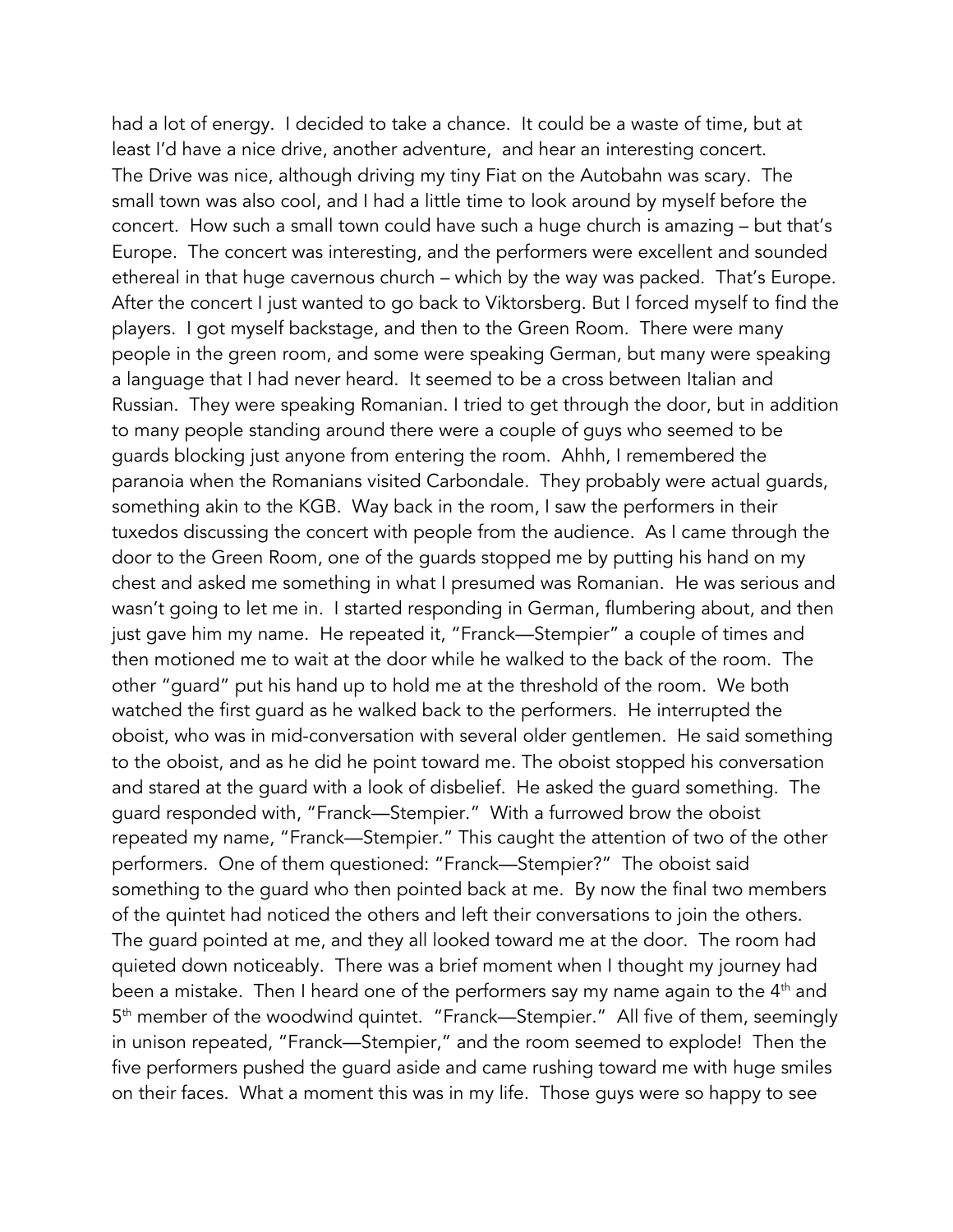me. Immediately, the six of us were fast friends, laughing and carrying on, and "DREAMS" was our point of reference. They had been as much in the dark about me as I was about them. They spoke no English, and I spoke no Romanian, but we all spoke some German. That didn't matter. It was a grand reunion! We *talked animatedly* for a while, and then the oboist told me I had to come out with them, to eat and drink German beer. I did so. We had a wild time. Romanians know how to drink. We went to a Gasthaus of some sort and had food and beer. I was sitting in the middle of the quintet, at a big table that easily had room for a dozen. There were several Romanians, including the "KGB" guys, who, as it turned out were actually pals with the others. Probably the KGB guys' job was to accompany this same group of musicians on all of their tours. And now that Communism had been ousted from Romania, these guys still had that job – out of habit – but weren't taking it very seriously. The paranoia that I had seen in Carbondale, during Ulpiu Vlad's and the others' visit, was gone.

## Epilogue:

Although he had probably ten years on me, the horn player and I arrived at SIU in 1983 as new Assistant Professors. He already had a couple of assistant professor gigs before SIU, which he screwed up – although none of us knew it at the time. So he went up for/requested tenure after only four years, claiming that his experience prior to SIU was a prerequisite for him to do such a thing. He was right. However, I had no experience but ALSO went up for/requested tenure after only four years. I did so because the Chair wanted me to. I had had a lot of successes as a composer, and the comp program was thriving under me. I had a pretty good career ahead of me and had almost since I arrived been trying to get a better job at a better university – especially one in a large metropolitan area. The Chair knew this, and was even helping me in my quest. He was, too! But like a good administrator he wanted me tenured ASAP so I'd have a tougher time leaving SIUC for a better place. So I went up early. The problem with going up is that if you do, and you are voted down, you get only one additional year on your contract and then you're out of a job. So going up was a gamble and a bit scary. But our fourth child was on the way and the extra Associate Professor money was needed.

Well, as seen above, the horn player was voted out and, after an unsuccessful year of trying to convince everyone to change their minds – including fighting the damn thing in court, he left for god knows where. We never heard about him again. Probably selling tin roofs or something.

Me, on the other hand was more than successful in my quest for tenure. In fact, it was a unanimous POSITIVE vote, and then just a few years later I went up for Full Professor and received a unanimous vote for that notch as well. Naaaaa.